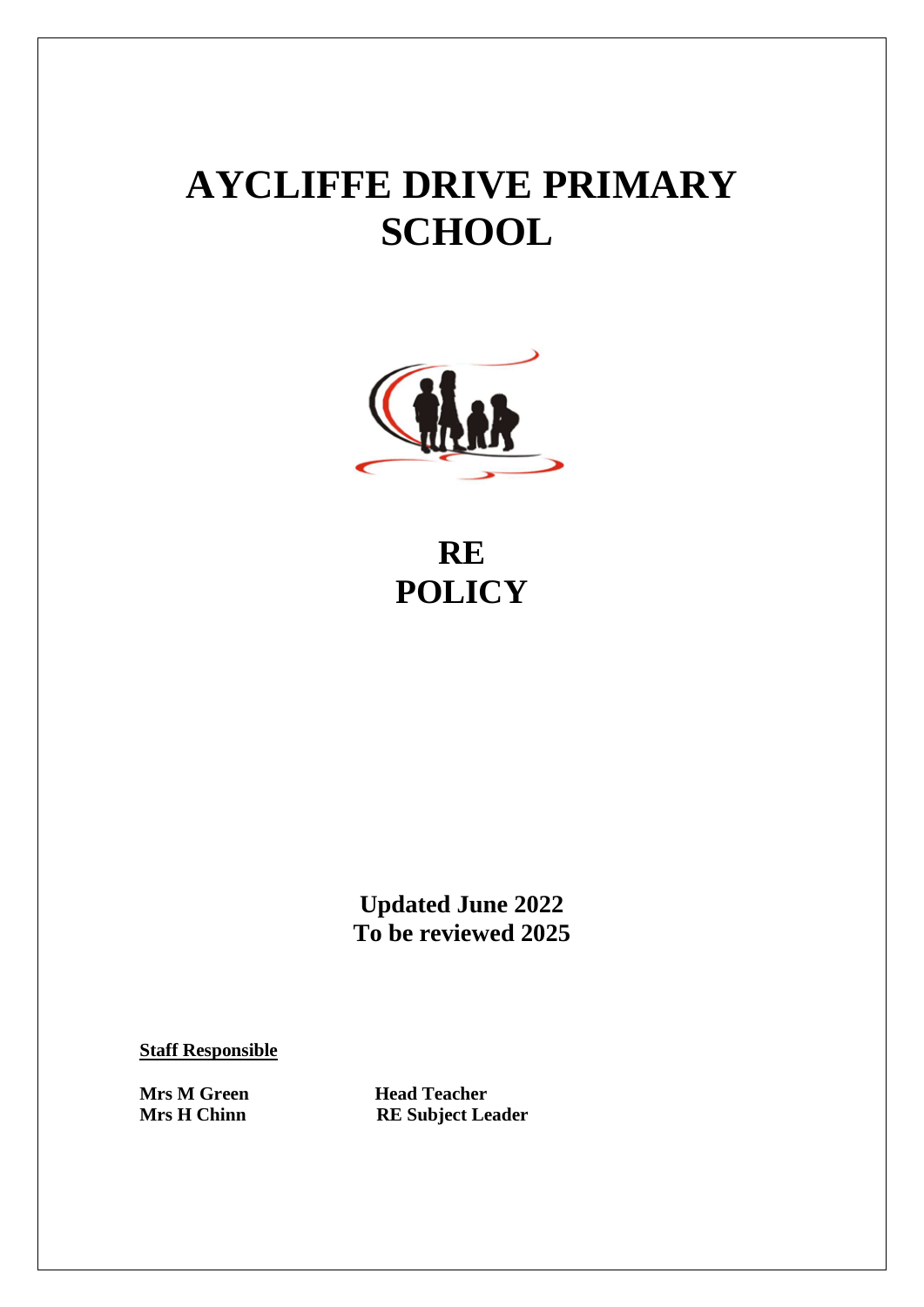### **Background to Religious Education at Our School**

Religious Education (RE) is not a National Curriculum subject, but must be taught to all pupils as part of the Basic Curriculum. As RE is not nationally determined the Local Education Authority must provide an Agreed Syllabus for us to follow. It is this Hertfordshire Agreed Syllabus of Religious Education 2012-2017 and the Hertfordshire Scheme of work which we have used as the basis of our planning and delivery of RE.

RE is concerned with "learning about religion" and "learning from religion" and it is not the practice of this school to preach to or convert the children. The faith background of both the staff and child's family is respected at all times. *(Please refer to the British Values Document.)*

Parents of a pupil at a community, foundation or voluntary school have a right to withdraw their children from religious education. Teachers may also withdraw from the teaching of RE.

#### **1 Values and Aims**

RE at our school aims to enable pupils of whatever ability and level of development to:

- 1.1 acquire and develop knowledge and understanding of principal world faiths practiced in Great Britain. These include Buddhism, Christianity, Hinduism, Islam, Judaism and Sikhism, each of which is represented in Hertfordshire;
- 1.2 develop an understanding of the influence of beliefs, values and traditions on individuals, communities, societies and cultures, including the local community;
- 1.3 develop the ability to make reasoned and informed judgements about religious and moral issues with reference to the teachings of the principal religions;
- 1.4 enhance their own **spiritual, moral, social and cultural** development.
- 1.5 recognise the right of people to hold different beliefs within an ethnically and socially diverse society.

# **2 Objectives**

# **Learning**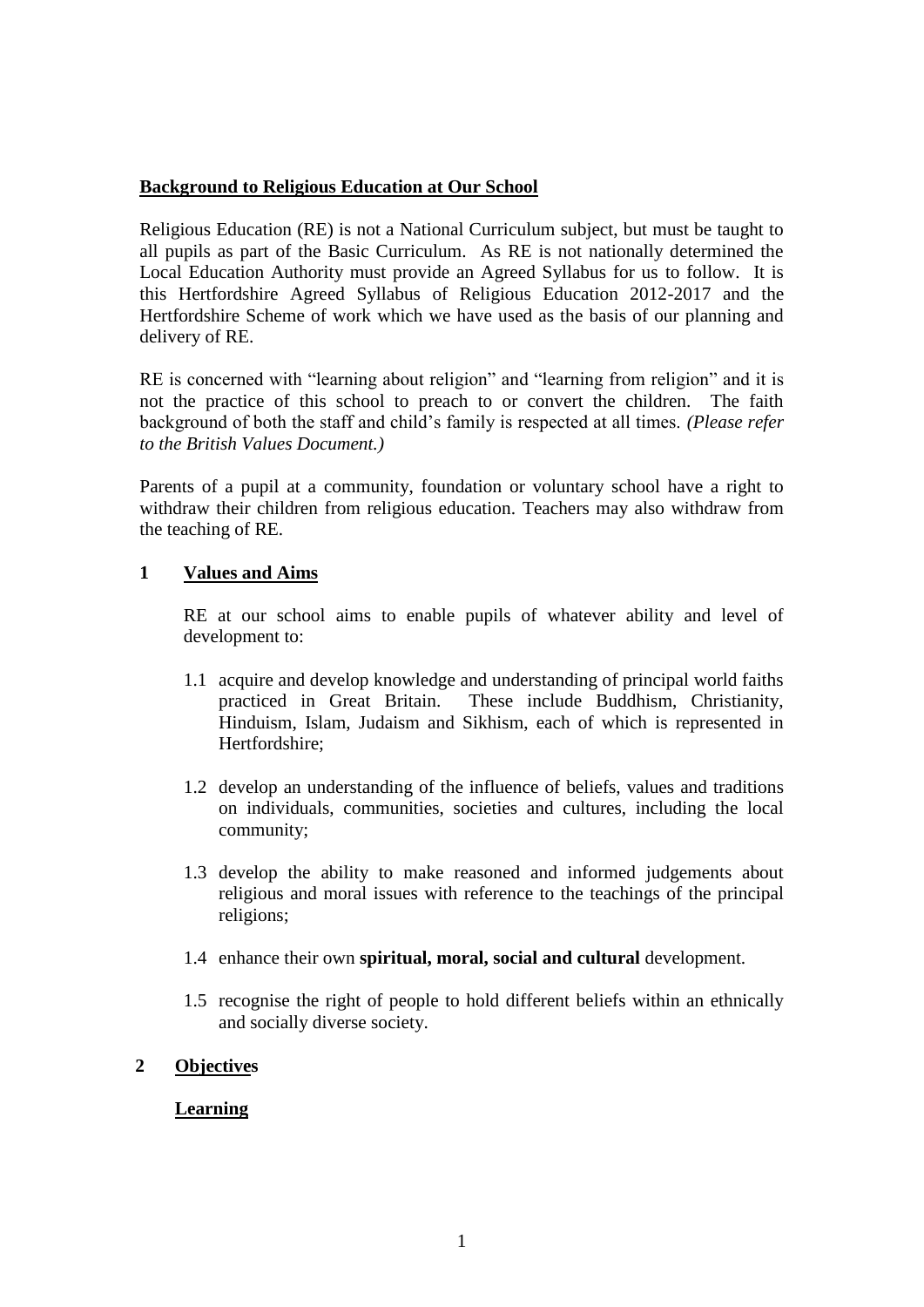Religious Education should encourage all participants to reflect on their own beliefs and values and to acknowledge that others hold beliefs different from their own.

Religious Education has two closely related aspects: Learning about Religion (AT 1) and Learning from Religion (AT 2)

These two attainment targets with their associated statements set out the broad objectives in terms of knowledge, understanding and skills for the RE curriculum. RE is at its most effective when these two attainment targets are closely related in the learning experience.

# **Teaching**

The teaching of RE involves some direct teaching and whole class, group, paired or individual activities. A range of teaching styles is used including enquiry, exploration, discussion, asking and answering questions, artefacts, visits and faith visitors, pupils are actively engaged in learning. They also learn through other curriculum areas such as art, music, creative writing and drama.

#### **Special Educational Needs**

Throughout all RE work a wide variety of tasks and activities will be undertaken to accommodate the whole spectrum of special needs. Where similar tasks are carried out differentiation will be by outcome.

#### **3 Planning and Organisation**

Christianity is taught at both key stages. Aspects of the other five principal religions are also explored.

 Our medium-term plans give details of each unit of work for each term. These are based on the Hertfordshire Scheme of Work for RE. The RE Subject Leader keeps and reviews these plans on a regular basis. As we have some mixed-age classes, we carry out the medium-term planning on a two-year rotation cycle. By so doing, we ensure that children have complete coverage of the Agreed Syllabus but do not have to repeat topics.

Allocation of teaching time is in line with current Herts guidelines. This is:-

| Key Stage 1 | 60 hours over 2 years (10 hours per term)  |
|-------------|--------------------------------------------|
| Key Stage 2 | 156 hours over 4 years (13 hours per term) |

These hours may be taught in blocks.

#### **4 Assessment, Recording and Reporting**

Through activities such as discussion with pupils, taking photographs, displays, marking work and observing, teachers continually find out about their pupils' achievements in RE.